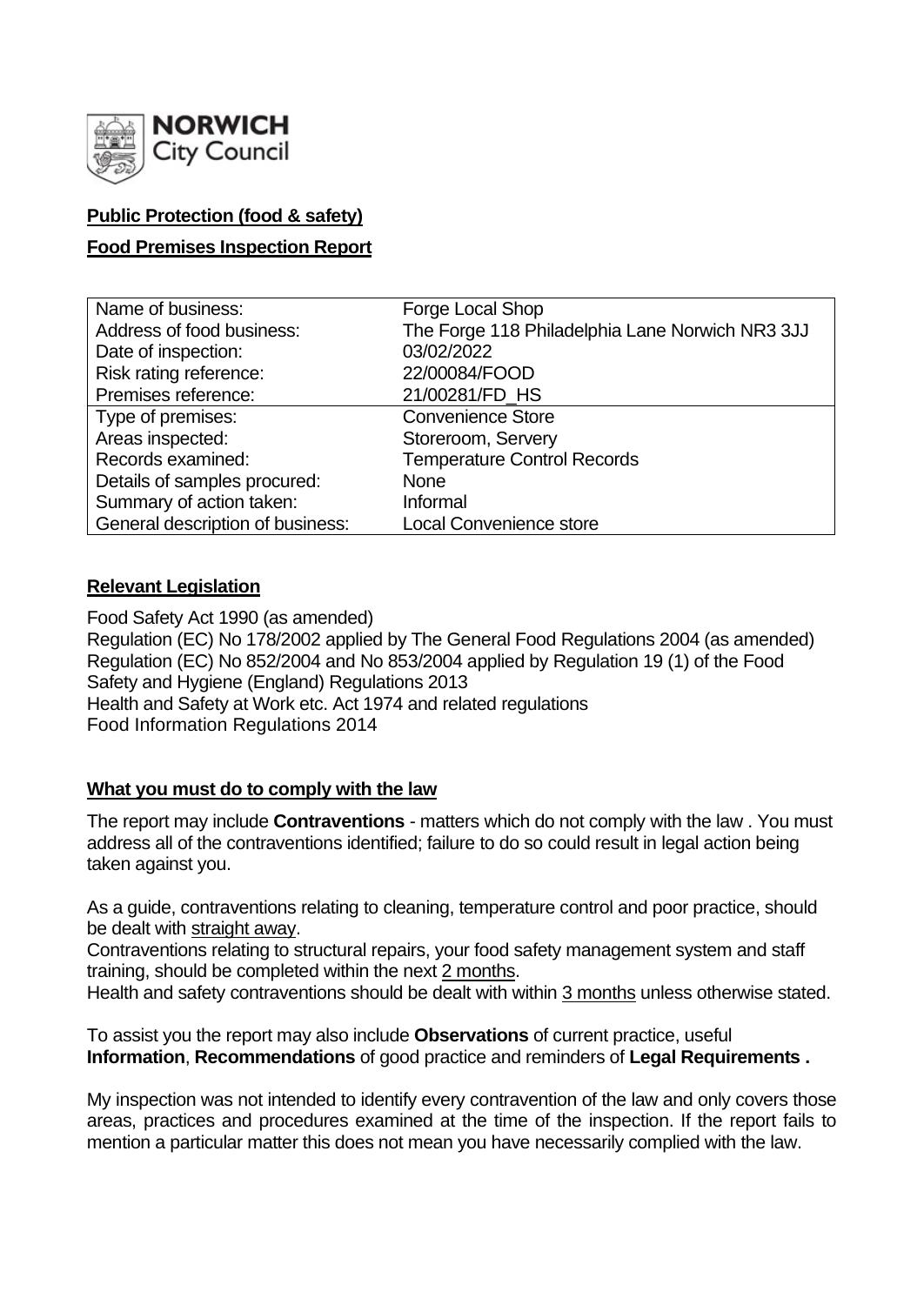# **FOOD SAFETY**

### **How we calculate your Food Hygiene Rating:**

The food safety section has been divided into the three areas which you are scored against for the hygiene rating: 1. food hygiene and safety procedures, 2. structural requirements and 3. confidence in management/control procedures. Each section begins with a summary of what was observed and the score you have been given. Details of how these scores combine to produce your overall food hygiene rating are shown in the table.

| <b>Compliance Area</b>                     |          |    |           | <b>You Score</b> |               |    |           |    |                |
|--------------------------------------------|----------|----|-----------|------------------|---------------|----|-----------|----|----------------|
| <b>Food Hygiene and Safety</b>             |          |    |           | $\overline{0}$   | 5             | 10 | 15        | 20 | 25             |
| <b>Structure and Cleaning</b>              |          |    |           | $\Omega$         | 5             | 10 | 15        | 20 | 25             |
| Confidence in management & control systems |          |    | $\Omega$  | 5.               | 10            | 15 | 20        | 30 |                |
|                                            |          |    |           |                  |               |    |           |    |                |
| <b>Your Total score</b>                    | $0 - 15$ | 20 | $25 - 30$ |                  | $35 - 40$     |    | $45 - 50$ |    | > 50           |
| <b>Your Worst score</b>                    | 5        | 10 | 10        |                  | 15            |    | 20        |    | $\blacksquare$ |
|                                            |          |    |           |                  |               |    |           |    |                |
| <b>Your Rating is</b>                      | 5        |    |           | 3                | $\mathcal{P}$ |    |           |    | $\overline{0}$ |

Your Food Hygiene Rating is 4 - a good standard



# **1. Food Hygiene and Safety**

Food hygiene standards are high. You demonstrated a very good standard of compliance with legal requirements. You have safe food handling practices and procedures and all the necessary control measures to prevent cross-contamination are in place. Some minor contraventions require your attention. **(Score 5)**

## Contamination risks

**Contravention** The following exposed ready-to-eat food and or its packaging to the risk of cross-contamination with foodborne bacteria from raw meat or unwashed fruits and vegetables:

• raw foods i.e bacon and sausages were being stored above and next to readyto-eat foods i.e cheese, milk and cooked sausages

#### Hand-washing

**Observation** I was pleased to see handwashing was well managed.

#### Personal Hygiene

**Observation** I was pleased to see that standards of personal hygiene were high.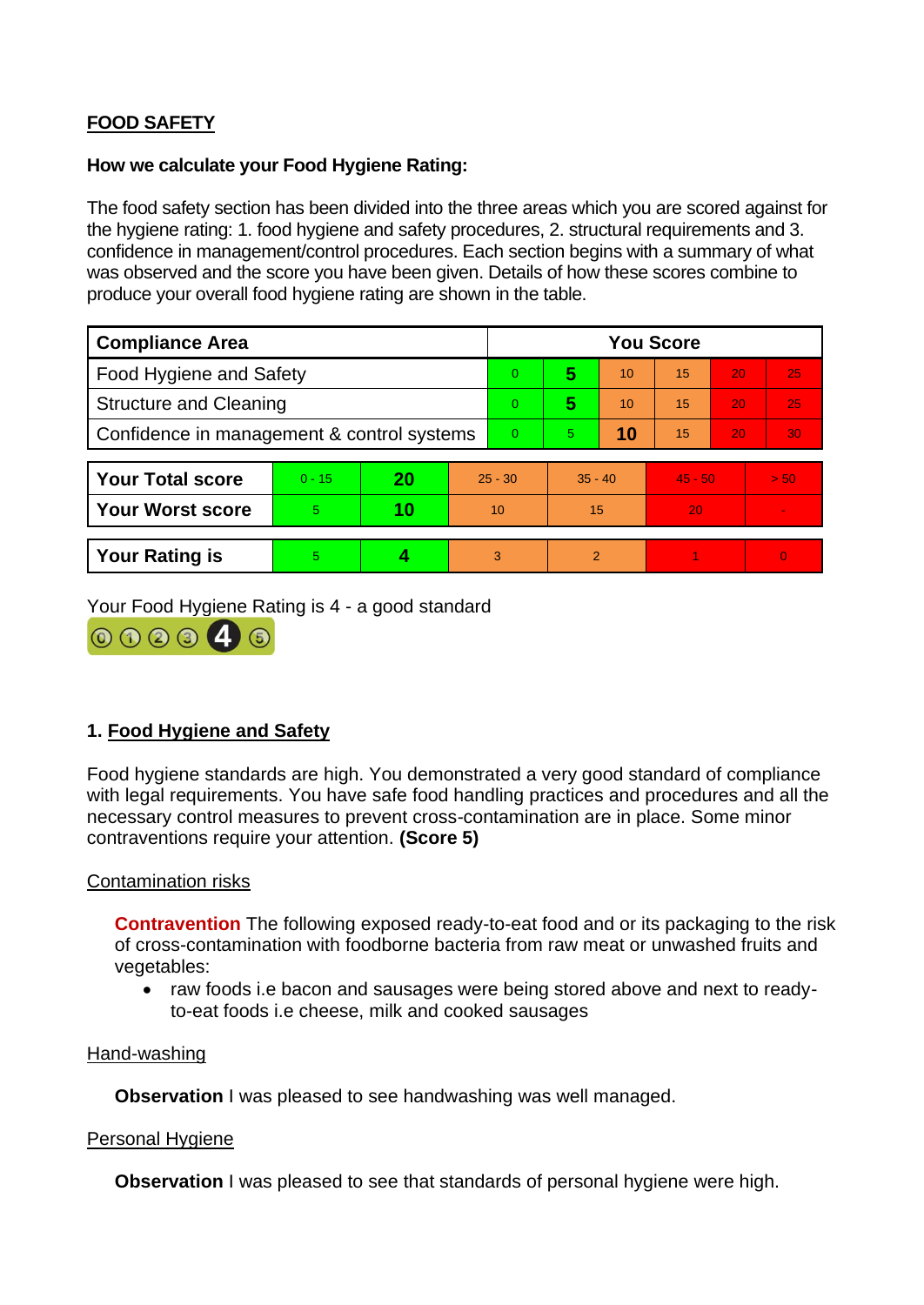## Temperature Control

**Observation** I was pleased to see you were able to limit bacterial growth and/or survival by applying appropriate temperature controls at points critical to food safety and that you were monitoring temperatures.

## **2. Structure and Cleaning**

The structure facilities and standard of cleaning and maintenance are all of a good standard and only minor repairs and/or improvements are required. Pest control and waste disposal provisions are adequate. The minor contraventions require your attention. **(Score 5)**

## Cleaning of Structure

**Contravention** The following items could not be effectively cleaned and must be covered or made non-absorbent:

• exposed areas of bare and unfinished plaster on walls

### Cleaning of Equipment and Food Contact Surfaces

**Contravention** The following surfaces and equipment in contact with food were dirty and/or could not be cleaned and require cleaning or discarding:

• interior top to chest freezer

#### Facilities and Structural provision

**Legal Requirement** Keep door to wc closed at all times. I recommend that you fit a self closure devise to the door

## **3. Confidence in Management**

There are generally satisfactory food safety controls in place although there is evidence of some non-compliance with the law. The contraventions require your attention; although not critical to food safety they may become so if not addressed. **(Score 10)**

#### Type of Food Safety Management System Required

**Contravention** You are a low risk business and do not have a food safety management system or what you have in place is not suitable given the food risks associated with your business. You still require a minimum amount of documentation. This might include your hygiene rules, pest control reports, a staff illness and exclusion policy, a cleaning schedule, date coding, temperature checks of display chillers, and handover diary etc.: